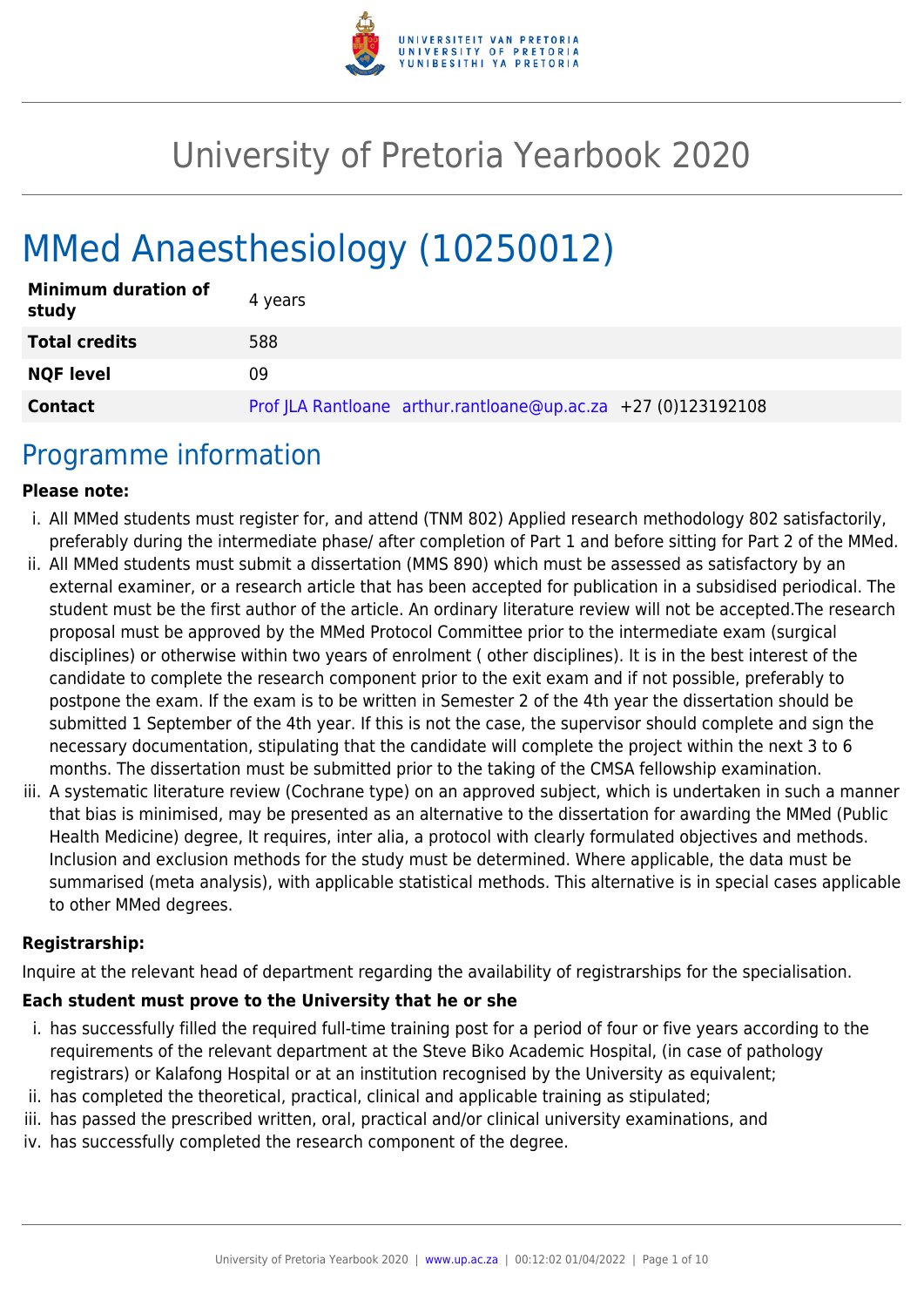

## Admission requirements

- MBChB degree of this University or a qualification deemed by the University to be equivalent to the MBChB degree for at least two years.
- Must be registered as a physician with the Health Professions Council of South Africa for at least one year.
- International students must have qualifications verified by SAQA.

## Other programme-specific information

**"Major subject"** refers to the recognised field of study in Medicine in which the student specialises. The study of the major subject extends over four or five years, as prescribed by the relevant department.

## Examinations and pass requirements

- i. The sequence of the examinations in the prerequisite subjects will be determined by the head of the department under which the major subject falls.
- ii. The nature, duration and time of the examinations in the prerequisite subjects are determined in cooperation with the heads of the departments under which the prerequisite subjects fall – with the proviso that, except in cases where stipulated otherwise, the examinations in the prerequisite subjects may be held at any time prior to or concurrently with the major subject. The examinations in the major subjects are held as follows:
- iii. In the case of four-year programmes: not before the end of the third year.
- iv. In the case of five-year programmes: not before the end of the fourth year.
- v. A minimum final mark of 50% is required by all departments to pass in a subject and in the clinical section of the examination, a subminimum of 50%. General Regulations apply.
- vi. A student is not admitted to the examination in a prerequisite subject (second examinations excluded) more than twice, nor is he or she admitted to the examination in the major subject more than twice.

**Note:** Certificates of satisfactory preparation and progress are required in respect of the fourth year of four-year programmes in which an examination is held at the end of the third year.

### **Second examinations**

Second examinations for MMed students will only be held after at least six months have elapsed since the conclusion of the examination in which the student had failed.

### **Rules governing the writing of the examinations of the College of Medicine of South Africa [CMSA]**

- i. Only candidates who have met all requirements for the MMed degree except for the major subject (final examination), i.e. passed all prerequisite subjects (the latter to be interchangeable; can be passed either at the University or as primary and intermediary examinations at the College of Medicine of South Africa [CMSA], completed all practical, clinical and applicable training of four or five years as prescribed by the relevant academic department (continuous evaluation of the candidate, in an approved registrar post, by the head of department of the candidate); and completed the required research component for the degree in accordance with the Faculty Yearbook regulations, i.e. Applied research methodology 800 (TNM 800) and the dissertation (MMS 800) or an article (not an ordinary literature review) that has been accepted for publication in a subsidised periodical, will be allowed to write the college examination (exit examination), after which they will obtain both the CMSA fellowship and the MMed as specialist qualifications.
- ii. The rules have been effective as from 1 January 2011. As a transitional measure, cases will be considered on an individual basis where necessary.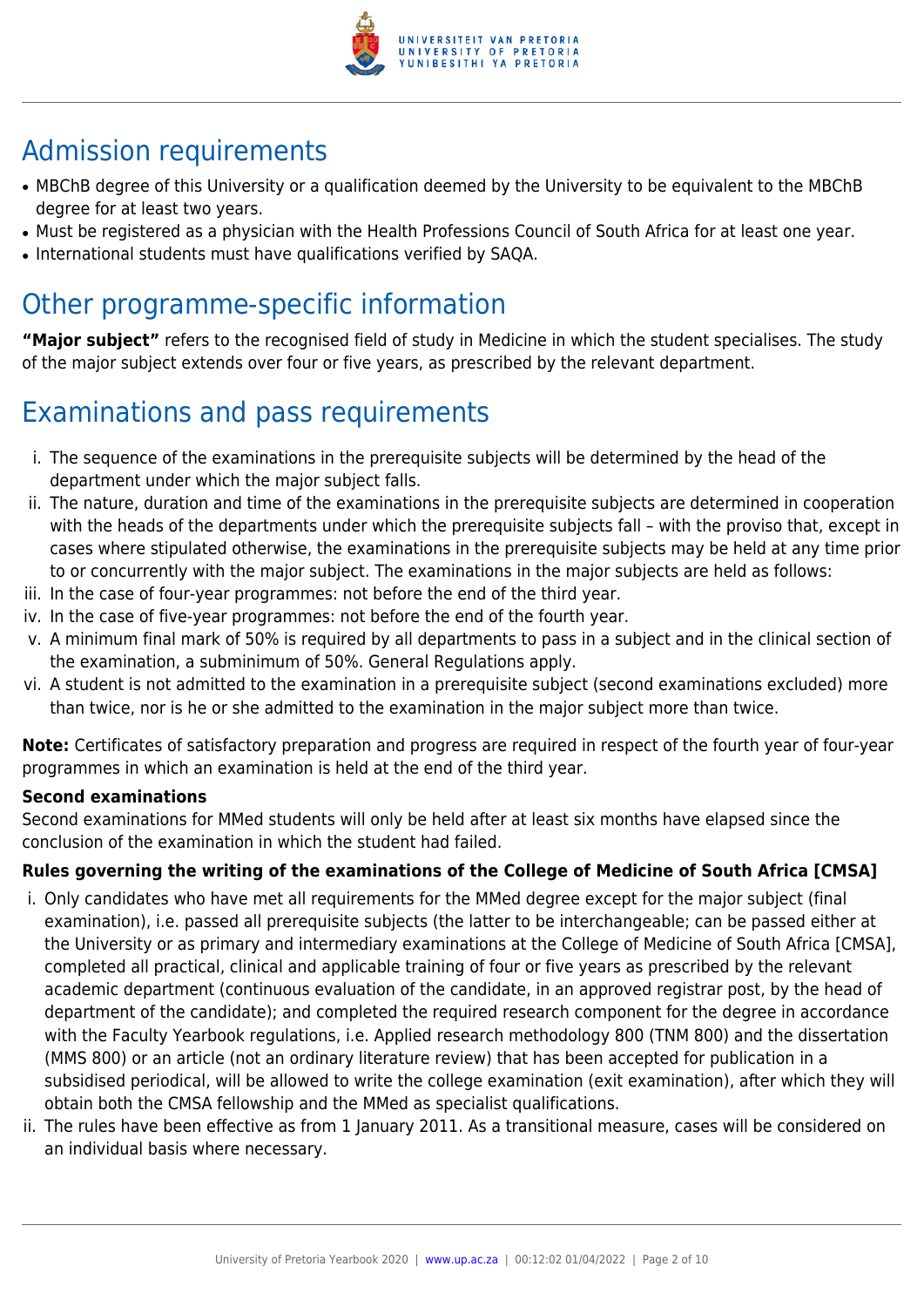

## Exemption

#### **Exemption**

- i. The Faculty Board may grant partial exemption from the training and work mentioned under par. (b) and (c)(i) and (ii) above on the grounds of comparable training and experience completed in another post or at another recognised institution – with the proviso that exemption from a maximum period of 18 months may be granted with regard to four-year and five-year programmes.
- ii. Exemption from a maximum of three years may be granted by the Department of Medical Oncology for the MMed in Medical Oncology [MMed(MedOnc)] on the grounds of the MMed(Int) or MMed(Paed) degree of this University, or experience recognised by the University as equivalent.
- iii. Specific prerequisite subjects must be passed within 24 months after commencement of the programme.

## Pass with distinction

The degree is conferred at the end of the prescribed training period (i.e. three, four or five years, respectively). The degree is conferred with distinction on a student who has obtained a final mark of at least 75% in his or her major subject.

## General information

#### **Registrars**

Departments expect registrars to participate increasingly in the examining and treatment of patients in the hospital, both in-patients and out-patients, as well as performing and interpreting tests in the laboratory (where applicable); initially under supervision and later increasingly at their own responsibility. Lectures/symposia with closely related departments are organised, as well as discussions of literature, etc.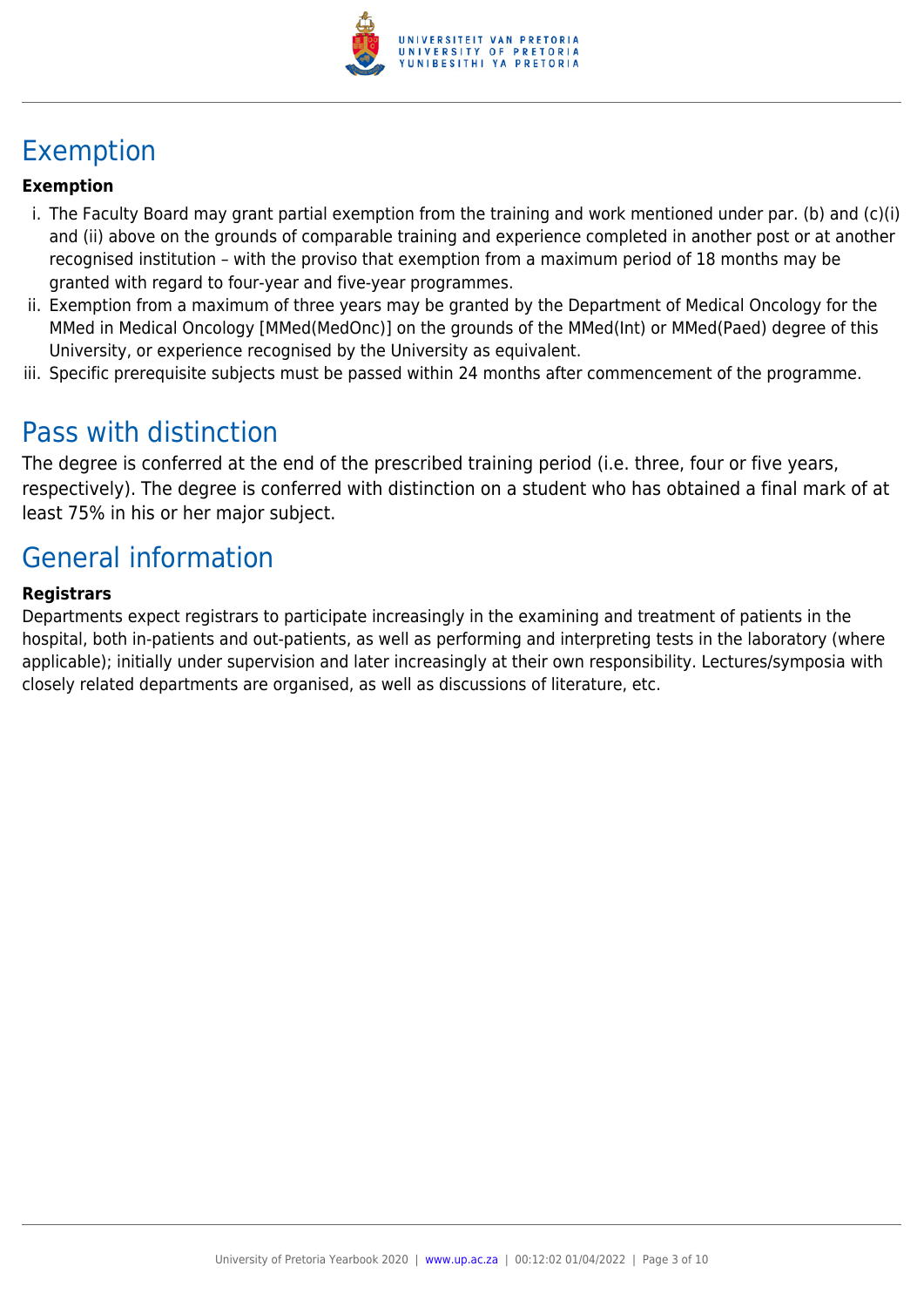

## Curriculum: Year 1

**Minimum credits: 588**

## **Core modules**

## **Anaesthesiology 801 (ANE 801)**

| <b>Module credits</b>         | 300.00                                            |
|-------------------------------|---------------------------------------------------|
| <b>Prerequisites</b>          | FSG 801, FAR 802, FSK 808                         |
| <b>Contact time</b>           | 1 seminar per week, 3 discussion classes per week |
| <b>Language of tuition</b>    | Module is presented in English                    |
| <b>Department</b>             | Anesthesiology                                    |
| <b>Period of presentation</b> | Year                                              |
|                               |                                                   |

### **Pharmacology 802 (FAR 802)**

| <b>Module credits</b>         | 36.00                          |
|-------------------------------|--------------------------------|
| <b>Prerequisites</b>          | No prerequisites.              |
| <b>Contact time</b>           | 1 discussion class per week    |
| <b>Language of tuition</b>    | Module is presented in English |
| <b>Department</b>             | Pharmacology                   |
| <b>Period of presentation</b> | Year                           |

### **Physiology 801 (FSG 801)**

| <b>Module credits</b>         | 36.00                          |
|-------------------------------|--------------------------------|
| <b>Prerequisites</b>          | No prerequisites.              |
| <b>Language of tuition</b>    | Module is presented in English |
| <b>Department</b>             | Physiology                     |
| <b>Period of presentation</b> | Year                           |

### **Physics 808 (FSK 808)**

| <b>Module credits</b>         | 36.00                          |
|-------------------------------|--------------------------------|
| <b>Prerequisites</b>          | No prerequisites.              |
| <b>Contact time</b>           | 2 lectures per week            |
| <b>Language of tuition</b>    | Module is presented in English |
| <b>Department</b>             | Physics                        |
| <b>Period of presentation</b> | Year                           |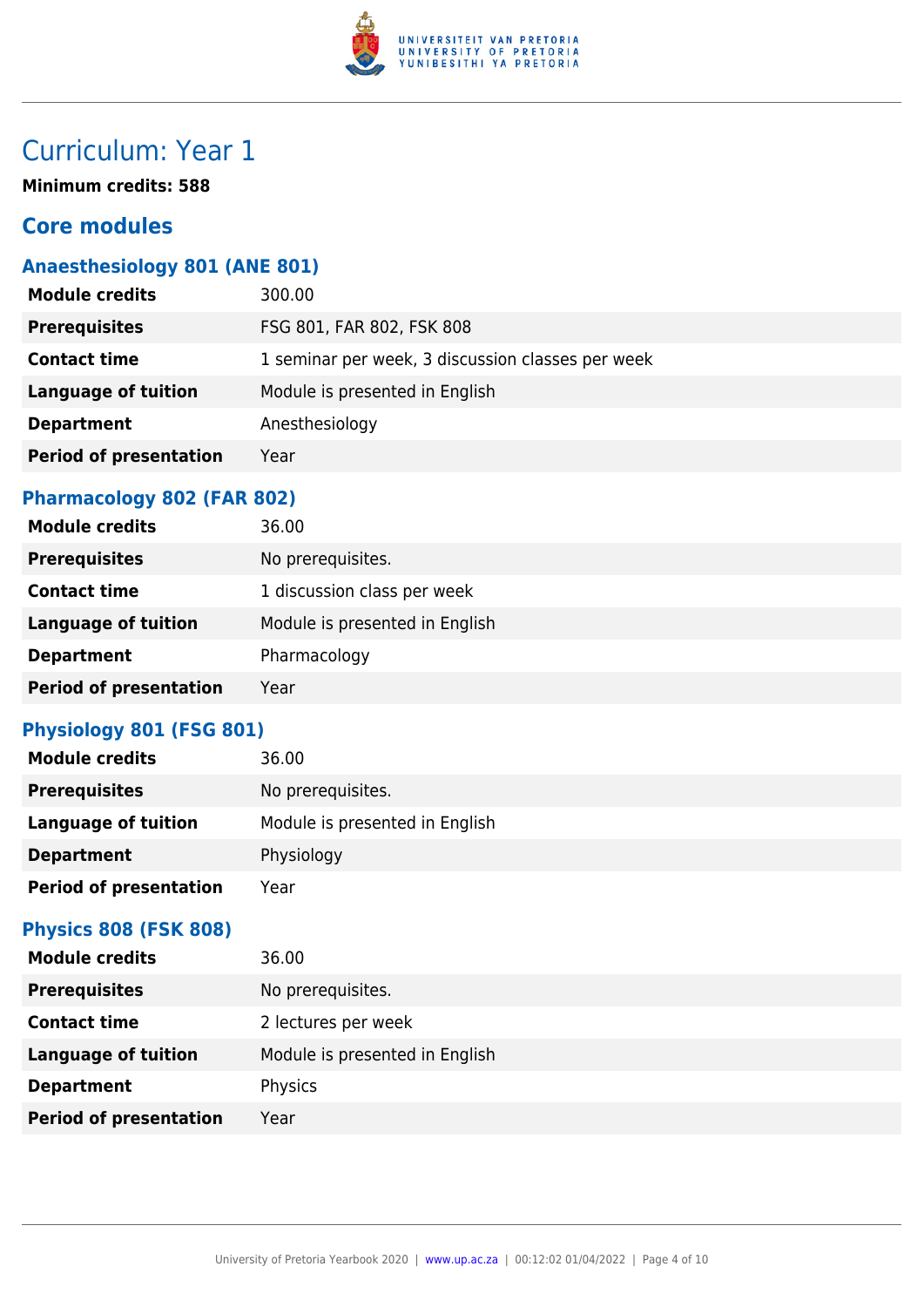

#### **Dissertation 890 (MMS 890)**

| <b>Module credits</b>         | 180.00                         |
|-------------------------------|--------------------------------|
| Language of tuition           | Module is presented in English |
| <b>Department</b>             | <b>School of Medicine</b>      |
| <b>Period of presentation</b> | Year                           |
|                               |                                |

### **Applied research methodology 802 (TNM 802)**

| <b>Module credits</b>         | 0.00                           |
|-------------------------------|--------------------------------|
| Language of tuition           | Module is presented in English |
| <b>Department</b>             | Health Sciences Deans Office   |
| <b>Period of presentation</b> | Year                           |
|                               |                                |

#### **Module content**

\*Attendance module only.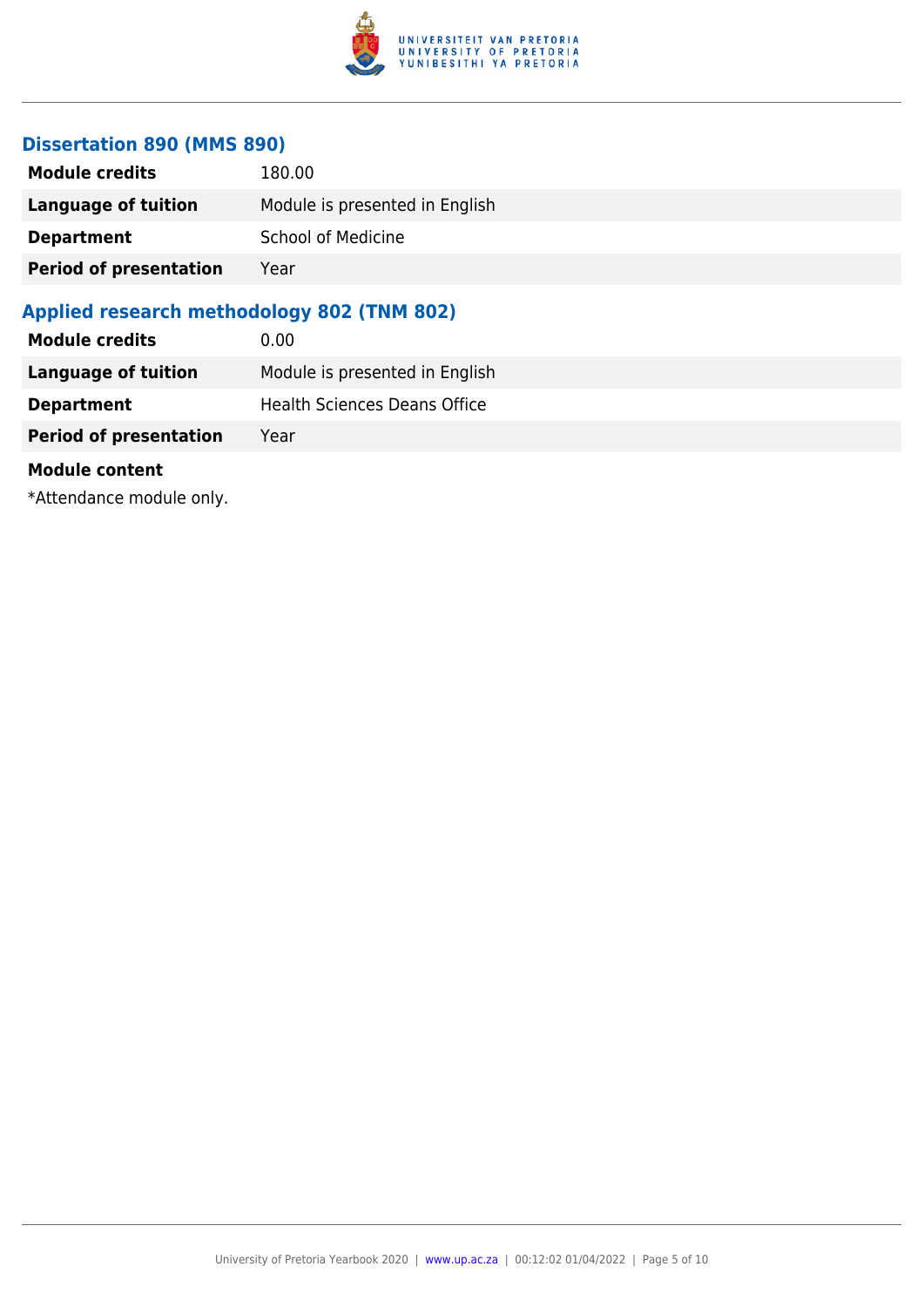

## Curriculum: Year 2

**Minimum credits: 588**

## **Core modules**

## **Anaesthesiology 801 (ANE 801)**

| <b>Module credits</b>         | 300.00                                            |
|-------------------------------|---------------------------------------------------|
| <b>Prerequisites</b>          | FSG 801, FAR 802, FSK 808                         |
| <b>Contact time</b>           | 1 seminar per week, 3 discussion classes per week |
| <b>Language of tuition</b>    | Module is presented in English                    |
| <b>Department</b>             | Anesthesiology                                    |
| <b>Period of presentation</b> | Year                                              |
|                               |                                                   |

### **Pharmacology 802 (FAR 802)**

| <b>Module credits</b>         | 36.00                          |
|-------------------------------|--------------------------------|
| <b>Prerequisites</b>          | No prerequisites.              |
| <b>Contact time</b>           | 1 discussion class per week    |
| <b>Language of tuition</b>    | Module is presented in English |
| <b>Department</b>             | Pharmacology                   |
| <b>Period of presentation</b> | Year                           |

### **Physiology 801 (FSG 801)**

| <b>Module credits</b>         | 36.00                          |
|-------------------------------|--------------------------------|
| <b>Prerequisites</b>          | No prerequisites.              |
| <b>Language of tuition</b>    | Module is presented in English |
| <b>Department</b>             | Physiology                     |
| <b>Period of presentation</b> | Year                           |

#### **Physics 808 (FSK 808)**

| <b>Module credits</b>         | 36.00                          |
|-------------------------------|--------------------------------|
| <b>Prerequisites</b>          | No prerequisites.              |
| <b>Contact time</b>           | 2 lectures per week            |
| <b>Language of tuition</b>    | Module is presented in English |
| <b>Department</b>             | Physics                        |
| <b>Period of presentation</b> | Year                           |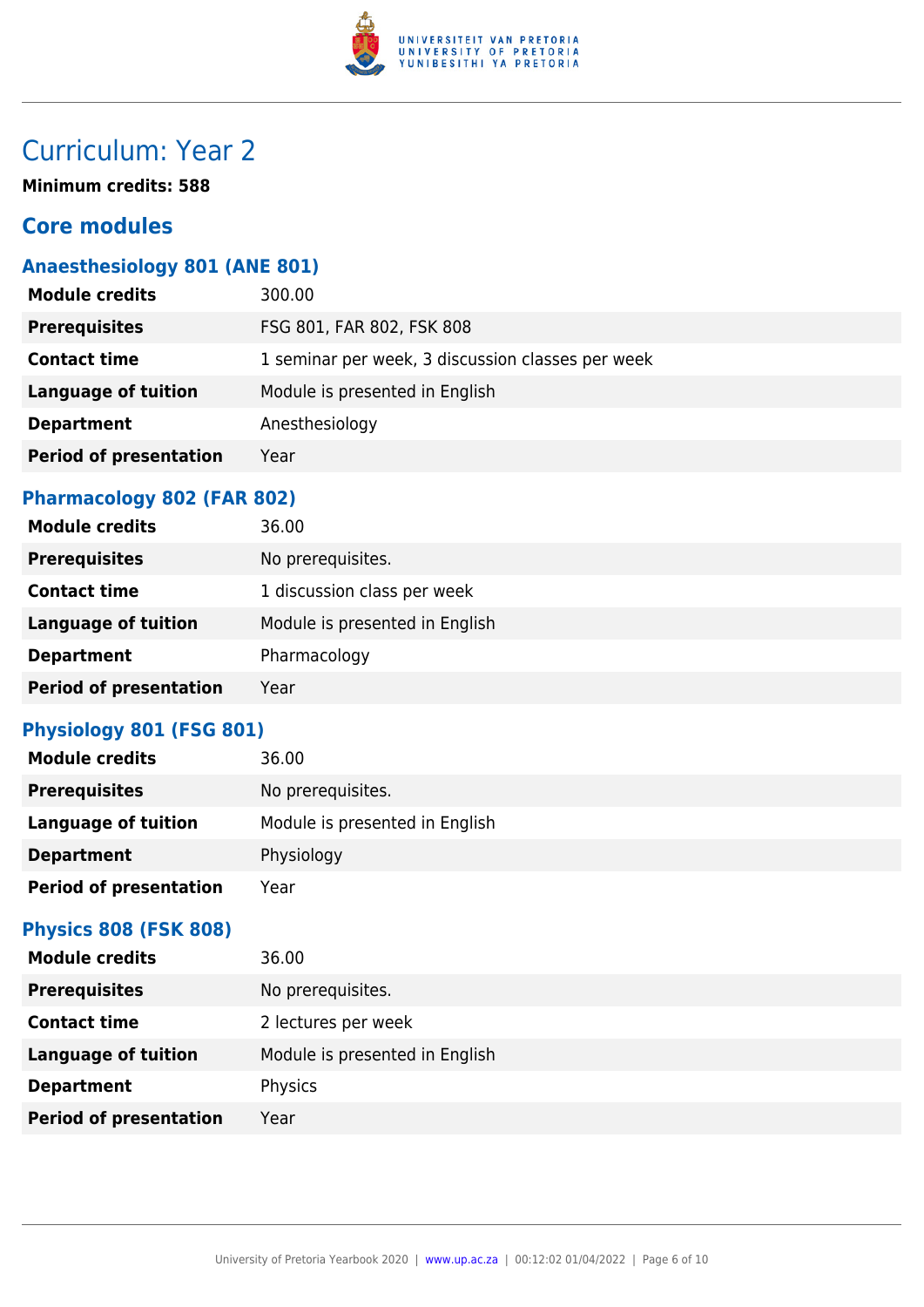

#### **Dissertation 890 (MMS 890)**

| <b>Module credits</b>         | 180.00                         |
|-------------------------------|--------------------------------|
| <b>Language of tuition</b>    | Module is presented in English |
| <b>Department</b>             | <b>School of Medicine</b>      |
| <b>Period of presentation</b> | Year                           |
|                               |                                |

### **Applied research methodology 802 (TNM 802)**

| Module is presented in English      |
|-------------------------------------|
| <b>Health Sciences Deans Office</b> |
|                                     |
|                                     |

#### **Module content**

\*Attendance module only.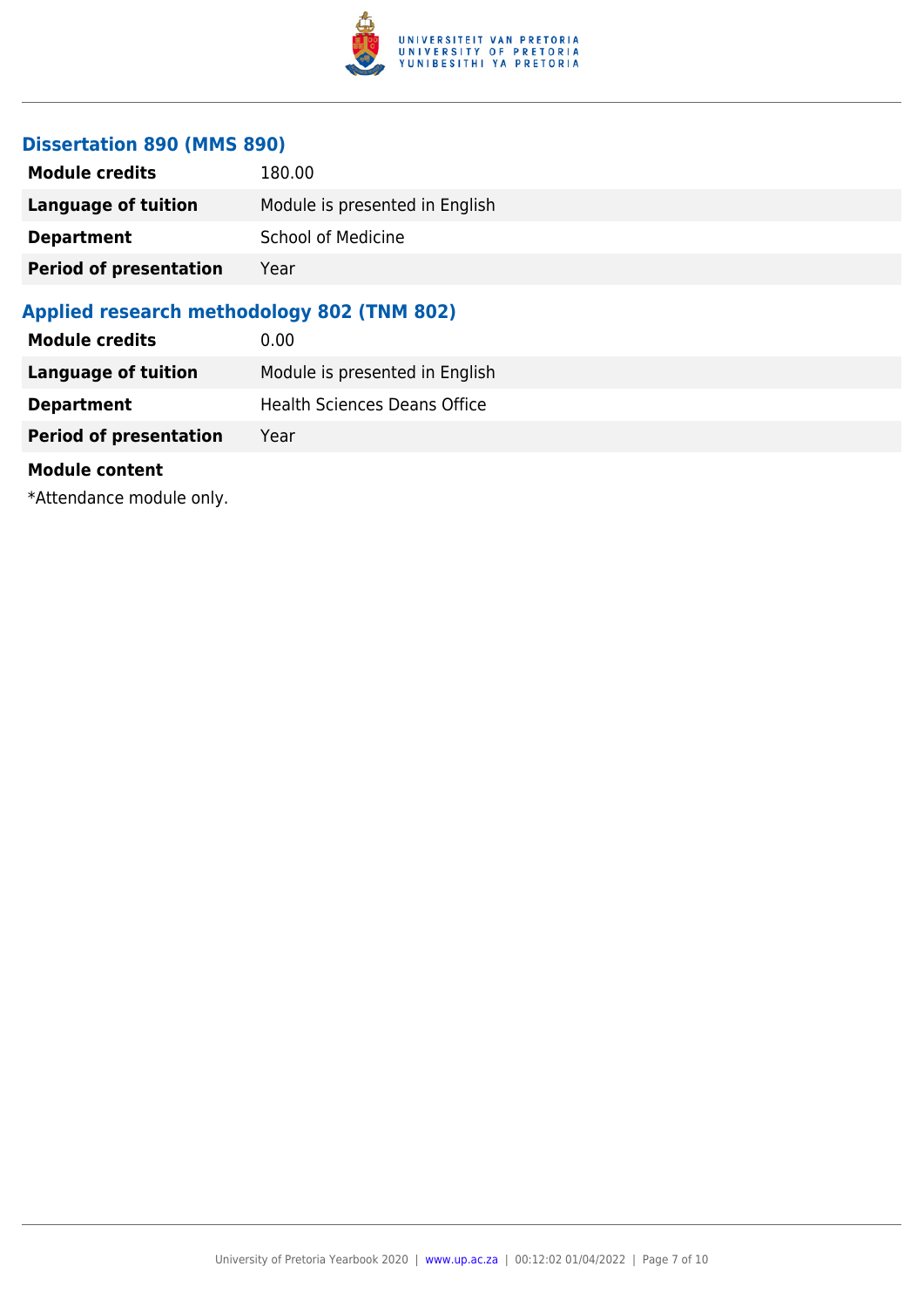

## Curriculum: Year 3

**Minimum credits: 588**

## **Core modules**

## **Anaesthesiology 801 (ANE 801)**

| <b>Module credits</b>         | 300.00                                            |
|-------------------------------|---------------------------------------------------|
| <b>Prerequisites</b>          | FSG 801, FAR 802, FSK 808                         |
| <b>Contact time</b>           | 1 seminar per week, 3 discussion classes per week |
| <b>Language of tuition</b>    | Module is presented in English                    |
| <b>Department</b>             | Anesthesiology                                    |
| <b>Period of presentation</b> | Year                                              |
|                               |                                                   |

### **Pharmacology 802 (FAR 802)**

| <b>Module credits</b>         | 36.00                          |
|-------------------------------|--------------------------------|
| <b>Prerequisites</b>          | No prerequisites.              |
| <b>Contact time</b>           | 1 discussion class per week    |
| <b>Language of tuition</b>    | Module is presented in English |
| <b>Department</b>             | Pharmacology                   |
| <b>Period of presentation</b> | Year                           |

### **Physiology 801 (FSG 801)**

| <b>Module credits</b>         | 36.00                          |
|-------------------------------|--------------------------------|
| <b>Prerequisites</b>          | No prerequisites.              |
| <b>Language of tuition</b>    | Module is presented in English |
| <b>Department</b>             | Physiology                     |
| <b>Period of presentation</b> | Year                           |

#### **Physics 808 (FSK 808)**

| <b>Module credits</b>         | 36.00                          |
|-------------------------------|--------------------------------|
| <b>Prerequisites</b>          | No prerequisites.              |
| <b>Contact time</b>           | 2 lectures per week            |
| <b>Language of tuition</b>    | Module is presented in English |
| <b>Department</b>             | Physics                        |
| <b>Period of presentation</b> | Year                           |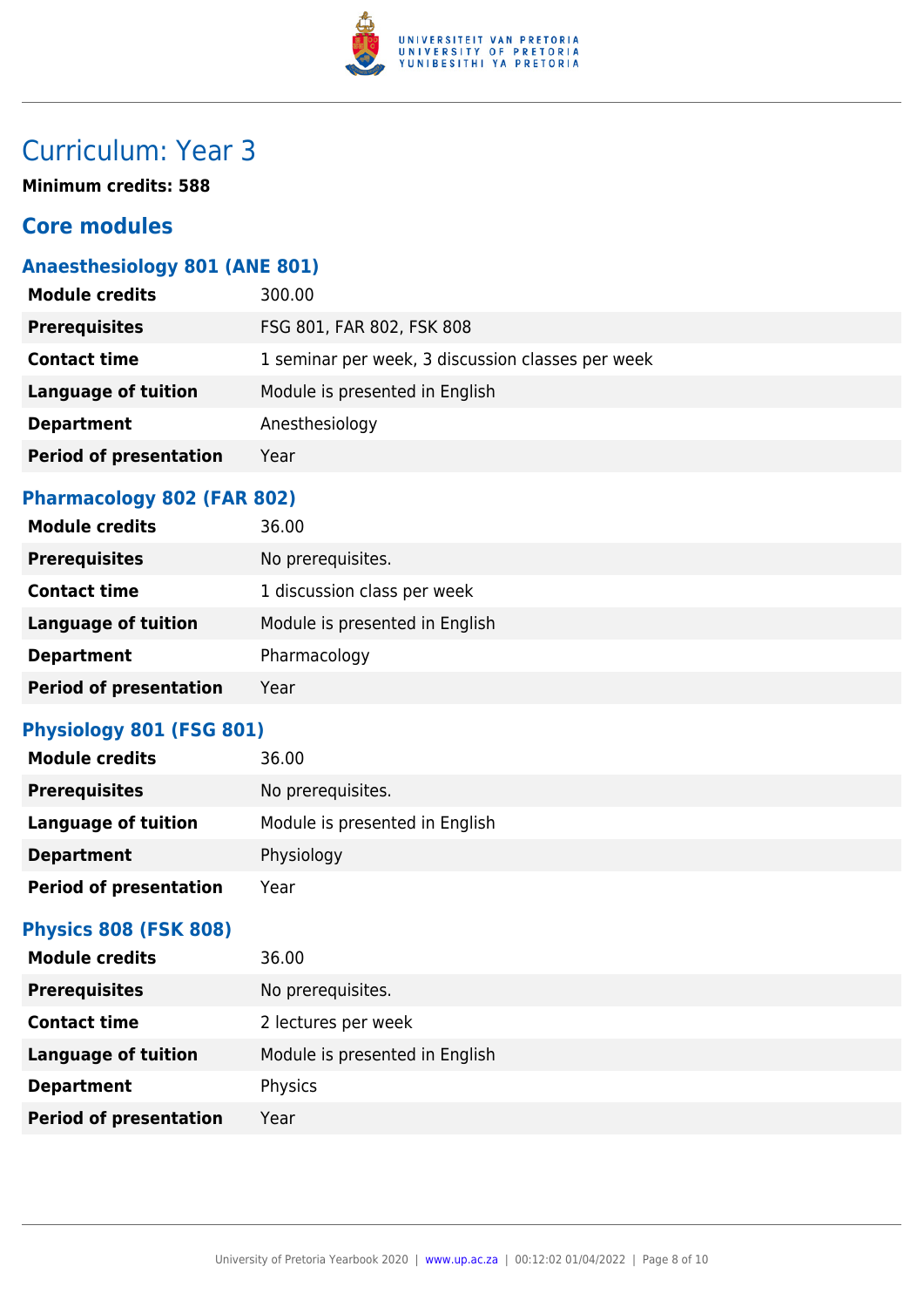

#### **Dissertation 890 (MMS 890)**

| <b>Module credits</b>         | 180.00                         |
|-------------------------------|--------------------------------|
| <b>Language of tuition</b>    | Module is presented in English |
| <b>Department</b>             | <b>School of Medicine</b>      |
| <b>Period of presentation</b> | Year                           |
|                               |                                |

### **Applied research methodology 802 (TNM 802)**

| Module is presented in English      |
|-------------------------------------|
| <b>Health Sciences Deans Office</b> |
|                                     |
|                                     |

#### **Module content**

\*Attendance module only.